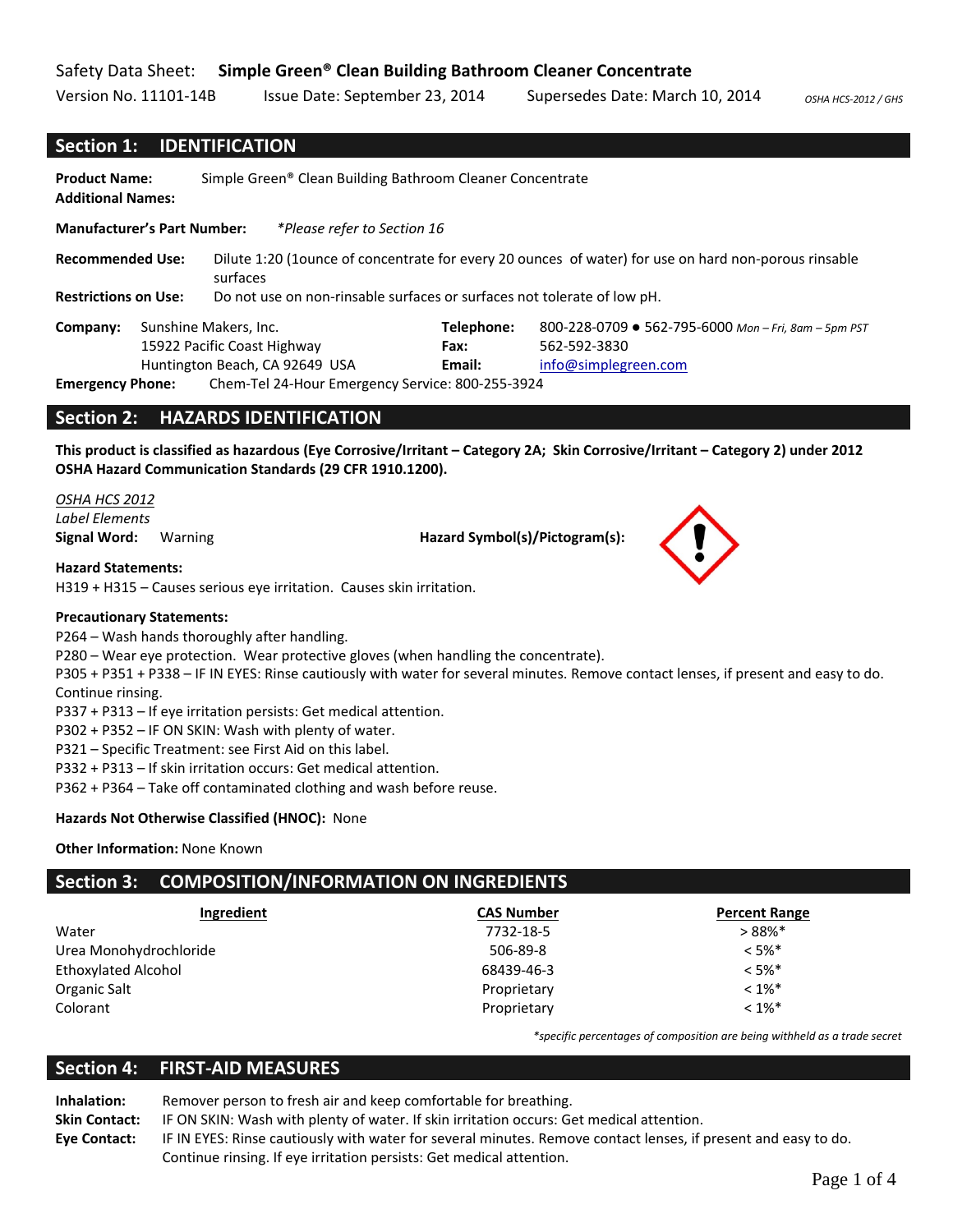## Safety Data Sheet: **Simple Green® Clean Building Bathroom Cleaner Concentrate**

Version No. 11101‐14B Issue Date: September 23, 2014 Supersedes Date: March 10, 2014 *OSHA HCS‐<sup>2012</sup> / GHS*

#### **Section 4: FIRST‐AID MEASURES ‐ continued**

**Ingestion:** May cause upset stomach. Drink plenty of water to dilute. See section 11.

**Most Important Symptoms/Effects, Acute and Delayed:** None known.

**Indication of Immediate Medical Attention and Special Treatment Needed, if necessary:** Treat symptomatically

## **Section 5: FIRE‐FIGHTING MEASURES**

**Suitable & Unsuitable Extinguishing Media:** Use Dry chemical, CO2, water spray or "alcohol" foam. Avoid high volume jet water. **Specific Hazards Arising from Chemical:** In event of fire, fire created carbon oxides may be formed. **Special Protective Actions for Fire‐Fighters:** Wear positive pressure self‐contained breathing apparatus; Wear full protective clothing.

*This product is non‐flammable. See Section 9 for Physical Properties.*

#### **Section 6: ACCIDENTAL RELEASE MEASURES**

#### **Personal Precautions, Protective Equipment and Emergency Procedures:**

*For non‐emergency personnel:* See section 8 – personal protection.

*For emergency responders:* Avoid eye contact. Use protective gloves and safety goggles.

**Environmental Precautions:** Do not allow into open waterways and ground water systems.

**Methods and Materials for Containment and Clean Up:** Dike or soak up with inert absorbent material. See section 13 for disposal considerations.

#### **Section 7: HANDLING AND STORAGE**

**Precautions for Safe Handling:** Ensure adequate ventilation. Keep out of reach of children. Keep away from heat, sparks, open flame and direct sunlight. Do not pierce any part of the container. Do not mix or contaminate with any other chemical. Do not eat, drink or smoke while using this product.

**Conditions for Safe Storage including Incompatibilities:** Keep container tightly closed. Keep in cool dry area. Avoid prolonged exposure to sunlight. Do not store at temperatures above  $95^{\circ}$ F (35 $^{\circ}$ C) or freezing temperatures.

## **Section 8: EXPOSURE CONTROLS / PERSONAL PROTECTION**

**Exposure Limit Values:** No components listed with TWA or STEL values under OSHA or ACGIH.

**Appropriate Engineering Controls:** Showers, eyewash stations, ventilation systems

#### **Individual Protection Measures / Personal Protective Equipment (PPE)**

Eye Contact: Use protective glasses or safety goggles if splashing or spray‐back is likely. Respiratory: Use in well ventilated areas or local exhaust ventilation when cleaning small spaces. Skin Contact: Use protective gloves (any material.) General Hygiene Considerations: Wash thoroughly after handling and before eating or drinking.

## **Section 9: PHYSICAL AND CHEMICAL PROPERTIES**

| Appearance:                       | Pink Liquid                          | <b>Partition Coefficient: n-octanol/water:</b> | Not determined                               |
|-----------------------------------|--------------------------------------|------------------------------------------------|----------------------------------------------|
| Odor:                             | No added fragrance                   | <b>Autoignition Temperature:</b>               | Non-flammable                                |
| <b>Odor Threshold:</b>            | Not determined                       | <b>Decomposition Temperature:</b>              | $95^{\circ}$ F                               |
| pH:                               | 1.0 - 1.25; Use solution $2.0 - 2.5$ | Like water<br>Viscosity:                       |                                              |
| <b>Freezing Point:</b>            | $0^{\circ}$ C (32 $^{\circ}$ F)      | <b>Specific Gravity:</b>                       | $1.00 - 1.02$                                |
| <b>Boiling Point &amp; Range:</b> | $101^{\circ}$ C (213.8 $^{\circ}$ F) | VOCs:                                          | **Water & fragrance exemption in calculation |
| <b>Flash Point:</b>               | $>212^{\circ}$ F                     | SCAQMD 304-91 / EPA 24:                        | Not tested                                   |
| <b>Evaporation Rate:</b>          | Not determined                       | CARB Method 310**:                             | $0.0$ lb/gal<br>0.0 g/L<br>$0.0\%$           |
| Flammability (solid, gas):        | Not applicable                       | SCAQMD Method 313:                             | Not tested                                   |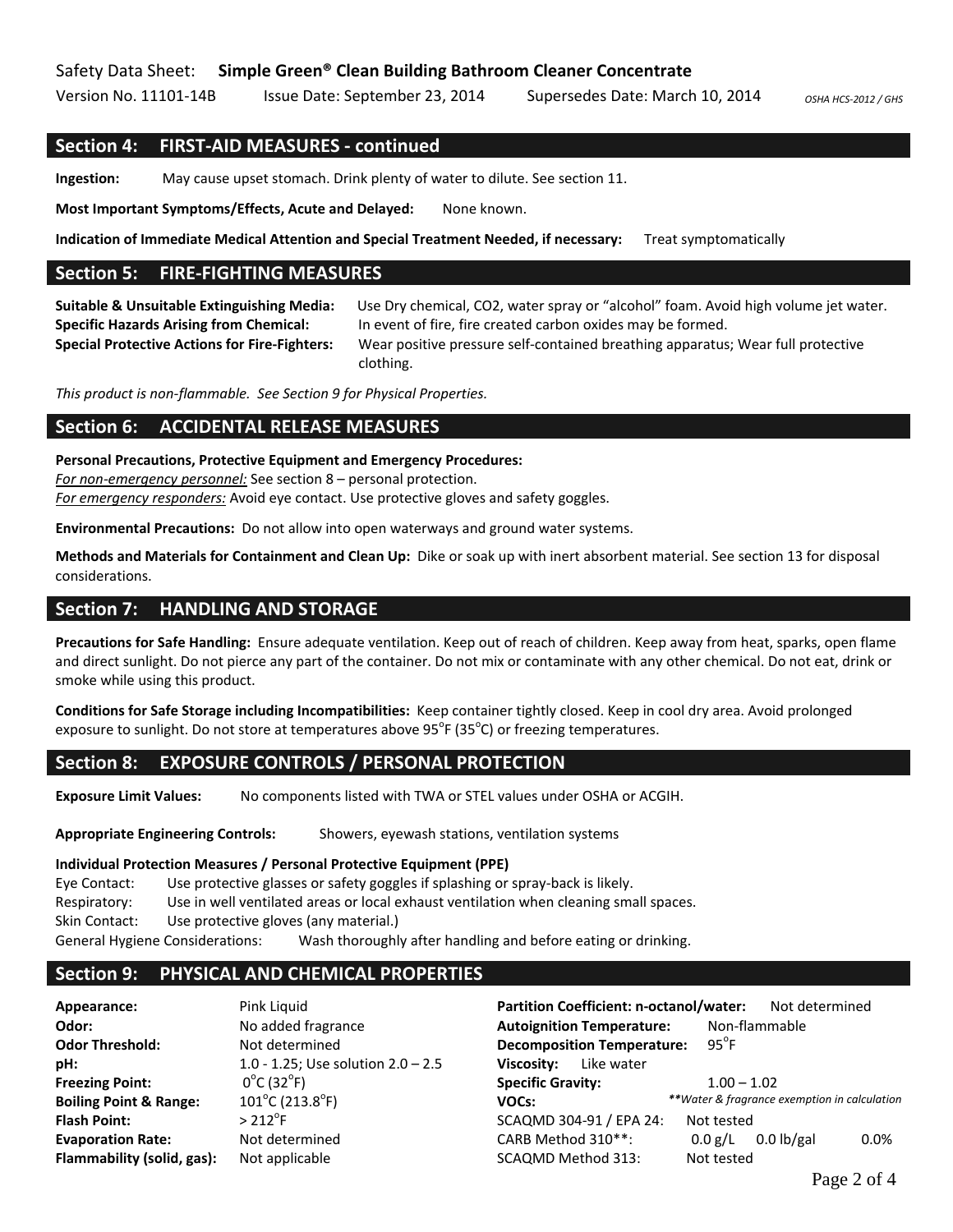Version No. 11101-14B Issue Date: September 23, 2014 Supersedes Date: March 10, 2014 *OSHA HCS-2012*/GHS

# **Section 9: PHYSICAL AND CHEMICAL PROPERTIES ‐ continued**

| <b>Upper/Lower Flammability or Explosive Limits:</b> |                | Not applicable | <b>VOC Composite Partial Pressure:</b> | Not determine |
|------------------------------------------------------|----------------|----------------|----------------------------------------|---------------|
| <b>Vapor Pressure:</b>                               | Not determined |                | <b>Relative Density:</b>               | $8.34 - 8.50$ |
| <b>Vapor Density:</b>                                | Not determined |                | Solubility:                            | 100% in water |

# **Section 10: STABILITY AND REACTIVITY**

| <b>Reactivity:</b>                         | Non-reactive.                                                                       |
|--------------------------------------------|-------------------------------------------------------------------------------------|
| <b>Chemical Stability:</b>                 | Stable under normal conditions $70^{\circ}F(21^{\circ}C)$ and 14.7 psig (760 mmHg). |
| <b>Possibility of Hazardous Reactions:</b> | Hazardous gases may occur from contact with ammoniated or chlorinated products.     |
| <b>Conditions to Avoid:</b>                | Excessive heat or cold.                                                             |
| <b>Incompatible Materials:</b>             | Do not mix with oxidizers, acids, bathroom cleaners, or disinfecting agents.        |
| <b>Hazardous Decomposition Products:</b>   | Normal products of combustion - CO, CO2.                                            |

#### **Section 11: TOXICOLOGICAL INFORMATION**

| Likely Routes of Exposure: | Inhalation -          | Overexposure may cause headache. |
|----------------------------|-----------------------|----------------------------------|
|                            | <b>Skin Contact -</b> | Causes skin Irritation           |
|                            | Eye Contact -         | Causes serious eye irritation.   |
|                            | Ingestion -           | May cause upset stomach.         |
|                            |                       |                                  |

*Symptoms related to the physical, chemical and toxicological characteristics:* no symptoms expected under typical use conditions. *Delayed and immediate effects and or chronic effects from short term exposure:* no symptoms expected under typical use conditions. *Delayed and immediate effects and or chronic effects from long term exposure:* headache, dry skin, or skin irritation may occur. *Interactive effects:* Not known.

#### Numerical Measures of Toxicity

| 119111161169111169391630110A16161 |                                                |                                                                                                        |  |  |
|-----------------------------------|------------------------------------------------|--------------------------------------------------------------------------------------------------------|--|--|
| <b>Acute Toxicity:</b>            | Oral $LD_{50}$ (rat)                           | > 5 g/kg body weight                                                                                   |  |  |
|                                   | Dermal $LD_{50}$ (rabbit)                      | > 5 g/kg body weight                                                                                   |  |  |
|                                   |                                                | Calculated via OSHA HCS 2012 / Globally Harmonized System of Classification and Labelling of Chemicals |  |  |
| <b>Skin Corrosion/Irritation:</b> |                                                | Causes skin irritation (GHS hazard category 2).                                                        |  |  |
| <b>Eye Damage/Irritation:</b>     |                                                | Causes serious eye irritation. (GHS Hazard category 2A)                                                |  |  |
| <b>Germ Cell Mutagenicity:</b>    |                                                | Mixture does not classify under this category.                                                         |  |  |
| Carcinogenicity:                  |                                                | Mixture does not classify under this category.                                                         |  |  |
| <b>Reproductive Toxicity:</b>     |                                                | Mixture does not classify under this category.                                                         |  |  |
| <b>STOT-Single Exposure:</b>      |                                                | Mixture does not classify under this category.                                                         |  |  |
| <b>STOT-Repeated Exposure:</b>    | Mixture does not classify under this category. |                                                                                                        |  |  |
| <b>Aspiration Hazard:</b>         |                                                | Mixture does not classify under this category.                                                         |  |  |

# **Section 12: ECOLOGICAL INFORMATION**

| Ecotoxicity:                                                                                                                                                                                          |                                                        | Volume of ingredients used does not trigger toxicity classifications under the Globally Harmonized System of<br>Classification and Labelling of Chemicals. |                                                                                                                 |  |  |
|-------------------------------------------------------------------------------------------------------------------------------------------------------------------------------------------------------|--------------------------------------------------------|------------------------------------------------------------------------------------------------------------------------------------------------------------|-----------------------------------------------------------------------------------------------------------------|--|--|
| Aquatic:                                                                                                                                                                                              | Urea Monohydrochloride:<br><b>Ethoxylated Alcohol:</b> |                                                                                                                                                            | LC50 for fish, Daphnia is found to be greater than 70 ppm.<br>LC50 for fish is found to be greater than 10 ppm. |  |  |
| Terrestrial:                                                                                                                                                                                          | Not tested on finished formulation.                    |                                                                                                                                                            |                                                                                                                 |  |  |
| Readily Biodegradable based on biodegradation profile of ingredients<br><b>Persistence and Degradability:</b><br>Inorganic. (degrades abiotically)<br>Urea Monohydrochloride:<br>Ethoxylated Alcohol: |                                                        | Readily biodegradable, 73.8% in 28 days (per OECD 301D).                                                                                                   |                                                                                                                 |  |  |
| <b>Bioaccumulative Potential:</b><br><b>Mobility in Soil:</b><br><b>Other Adverse Effects:</b>                                                                                                        |                                                        | No data available.<br>No data available.<br>No data available.                                                                                             |                                                                                                                 |  |  |